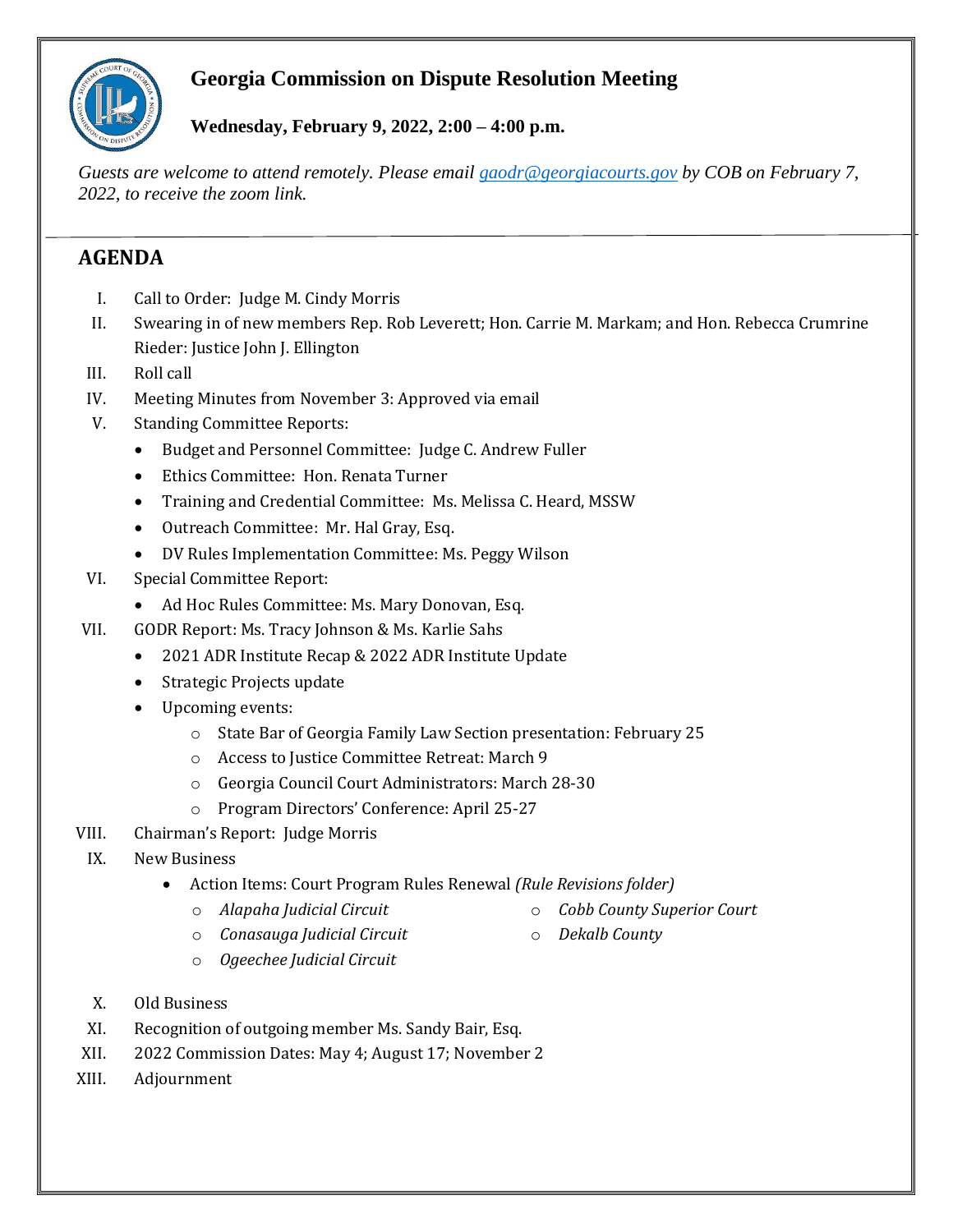

Chair Judge M. Cindy Morris called the meeting to order. In addition to Judge Morris, Commission members and Office staff present were:

Emily S. Bair, Esq.; Hon. Rebecca Crumrine Rieder; Judge C. Andrew Fuller; Judge Carrie B. Markham; Edith B. Primm, Esq.; Randall Weiland; and Peggy McCoy Wilson attended in person. N. Staten Bitting Jr., Esq.; Judge Clarence Cuthpert Jr.; Mary S. Donovan, Esq.; Herbert H. (Hal) Gray III, Esq.; Melissa Heard, MSSW; Nicole W. Hull, Esq.; Patrick T. O'Connor, Esq.; and Judge Renata D. Turner attended by video.

Tracy B. Johnson, Executive Director, and Karlie A. Sahs, Deputy Director, Office of Dispute Resolution

JC/AOC staff members present were: Cynthia Clanton, Esq., Director; Carole Collier, Esq., Staff Attorney; and Jeffrey Thorpe, Judicial Caseload Data Manager.

The following guests observed by video: T.J. BeMent, 10<sup>th</sup> District; Chief Judge William Boyett, Conasauga Judicial District; Rita Carroll, Esq., Carroll County ADR Program; Mark Dehler, Registered Neutral; Melissa Hughes, Tifton ADR Program; Linda Jezerinac, 7th District ADR Program; Bridget Jones, Cobb County Juvenile Court ADR Program; Rebecca Lew, Cobb County Superior Court ADR Program; Charity Messer, 7th District ADR Program; Lindsay Mobley, Coweta Judicial Circuit ADR Program; Hilda Ortiz, Conasauga ADR Program; Jody Overcash, 7th District ADR Program; Bonnie Powell, Esq., Fulton County Landlord/Tennant ADR Program; Lee Robbins, The Mediation Center of the Coastal Empire; Olivia Rudder-Wilson, DeKalb County Juvenile Court Mediation Program; Kathleen Sterne, Esq., Clayton County ADR Program; Dr. Angela Taylor, Fulton County ADR Program; and Rebecca Zimmerman, Esq., Registered Mediator/Trainer.

## **I. Meeting called to order**

Judge Morris called the meeting to order at 12:15 p.m. and went directly into Executive Session. The open meeting was called to order at 2:00 p.m.

## **II. Swearing in of new members Rep. Rob Leverett; Hon. Carrie B. Markham; and Hon. Rebecca Crumrine Rieder: Justice John J. Ellington**

Justice John J. Ellington swore in new members at the beginning of the Executive Session.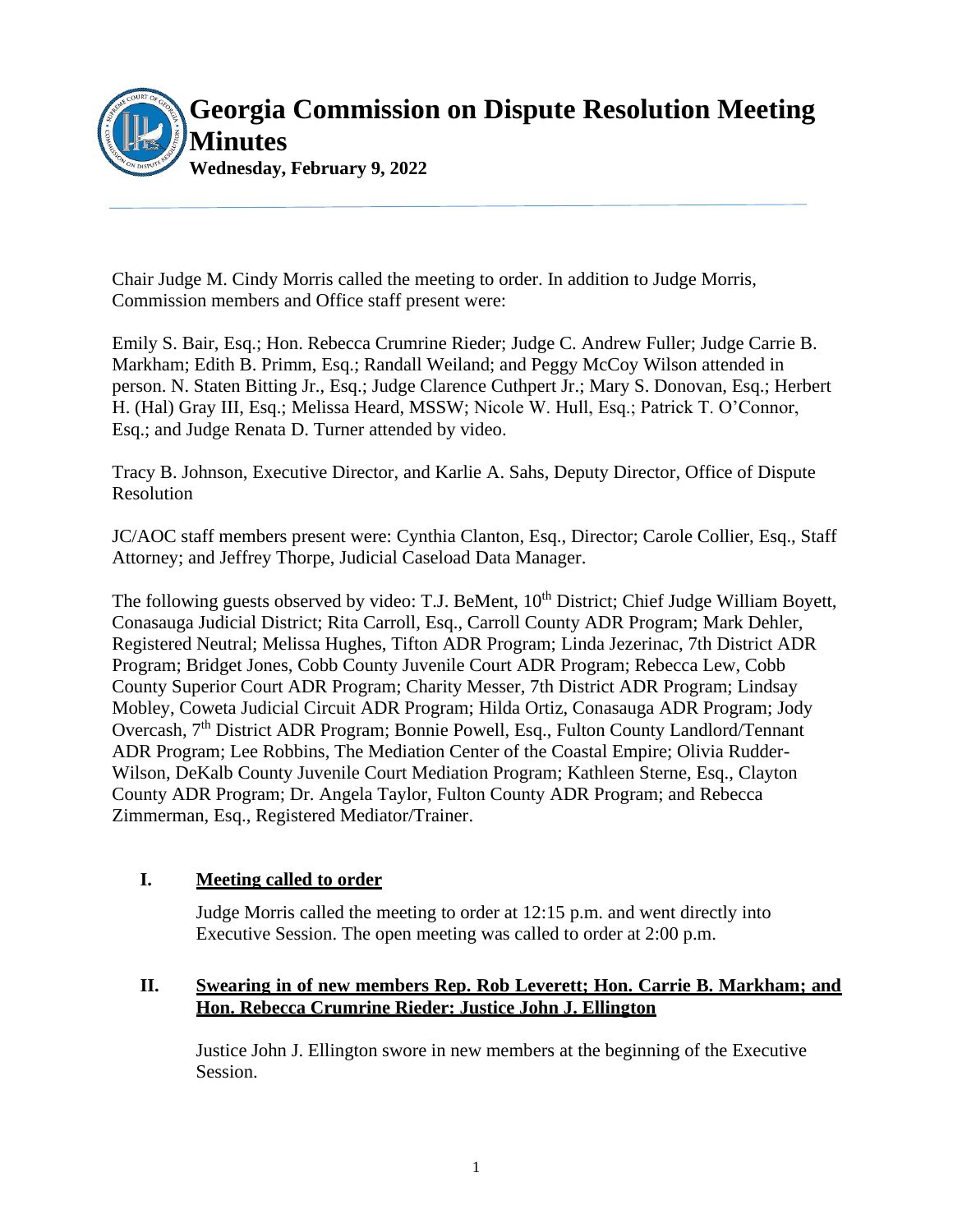#### **III. Roll Call of GCDR Members**

Judge Morris asked Ms. Karlie Sahs to conduct a roll call of all GCDR members and to acknowledge guests present.

#### **IV. Minutes**

The minutes of the November 3 Commission meeting were approved prior to the meeting via e-mail vote on November 30, 2021.

#### **V. Standing Committee Reports:**

#### **a. Budget and Personnel Committee: Judge C. Andrew Fuller**

Prior to the Committee report, Judge Morris made note that the Committee has two new members: Judges Clarence Cuthpert Jr. and Renata D. Turner.

Judge Fuller advised that the budgets are sound and on target with midyear expectations. No further budgetary issues or personnel matters were noted.

#### **b. Ethics Committee: Judge Renata Turner**

Judge Turner reported that at their meeting on October  $18<sup>th</sup>$ , the Committee issued discipline in the form of a private reprimand in response to an open complaint. This complaint also resulted in a vote by the Committee to issue an Ethics Opinion providing guidance and best practices on appropriate social media conduct. A draft opinion is in the process of being generated.

Judge Turner further noted that there are three (3) registrations undergoing ethics review at this time. Since the Commission's last meeting, one (1) applicant was approved by the Committee. There are no pending appeals at this time.

Upcoming Committee meetings are scheduled for February 14, April 11, June 13, August 15, and October 17.

#### **c. Training and Credential Committee: Ms. Melissa C. Heard, MSSW**

Ms. Heard shared that the Committee does not have any pending matters at this time. However, the group anticipates upcoming work with various committees as the Supreme Court ADR Rules and appendices continues to be reviewed for revisions.

The Committee was last scheduled to meet in January but the appellant in question failed to meet the deadline given to submit requested documentation. Thus, the Committee did not meet at the scheduled time.

Upcoming Committee meetings are scheduled for May 18, August 19, and December 16.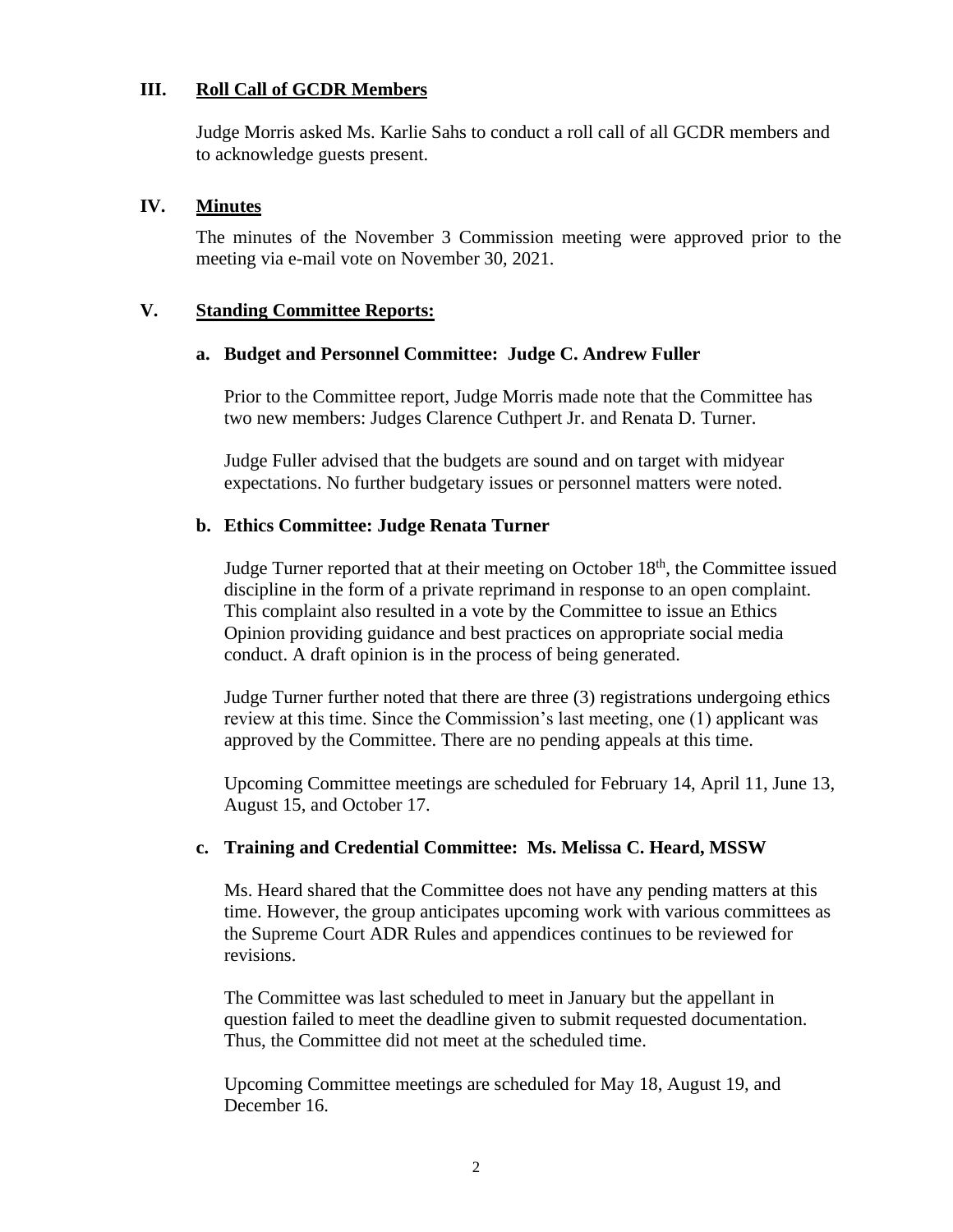#### **d. Liaison Committee: Mr. Hal Gray**

Mr. Gray shared that the Committee has partnered with The Mediation Center of the Coastal Empire to offer four (4) trainings in 2022 on the topic "Safety Precautions and Screening for General Civil Cases". Funding for the trainings has been approved since the last Commission meeting, and details will be announced by GODR in the weeks to come.

The ADR Program Directors' Conference will return in April and includes a "speed dating" session for program directors and staff to get to know Commission members; Mr. Gray encouraged all Commission members to attend the conference and join the session.

Work also continues to target areas in Georgia that are currently underserved by ADR. Mr. Gray plans to bring in Mark Dehler to assist in researching the area around Milledgeville in central Georgia.

The next Committee meeting is scheduled for March 7.

## **e. DV Rules Committee: Peggy McCoy Wilson**

Since the departure of Judge Charles E. Auslander III, the Committee's former chair, Ms. Peggy McCoy Wilson has been named the new chair of the DV Rules Committee.

Ms. Wilson advised that there are no new developments to report since the last Commission meeting.

The next Committee meetings are scheduled for March 14 and October 17.

## **VI. Special Committee Report:**

#### **a. Ad Hoc Rules Committee: Ms. Mary Donovan**

Ms. Mary Donovan shared that the Rules Committee was established following passage of the Georgia Uniform Mediation Act and has since met four (4) times. The Committee has now drafted a summary of proposed recommendations for revisions to the Supreme Court ADR Rules. Following Commission feedback to the summary, the Committee will meet once again to review the Rules regarding the issue of party capacity. Then, the Committee will report back to the full Commission at the upcoming May 4 meeting.

## **VII. GODR Report: Ms. Tracy Johnson & Ms. Karlie Sahs**

## **a. 2021 Neutral Registration Renewal**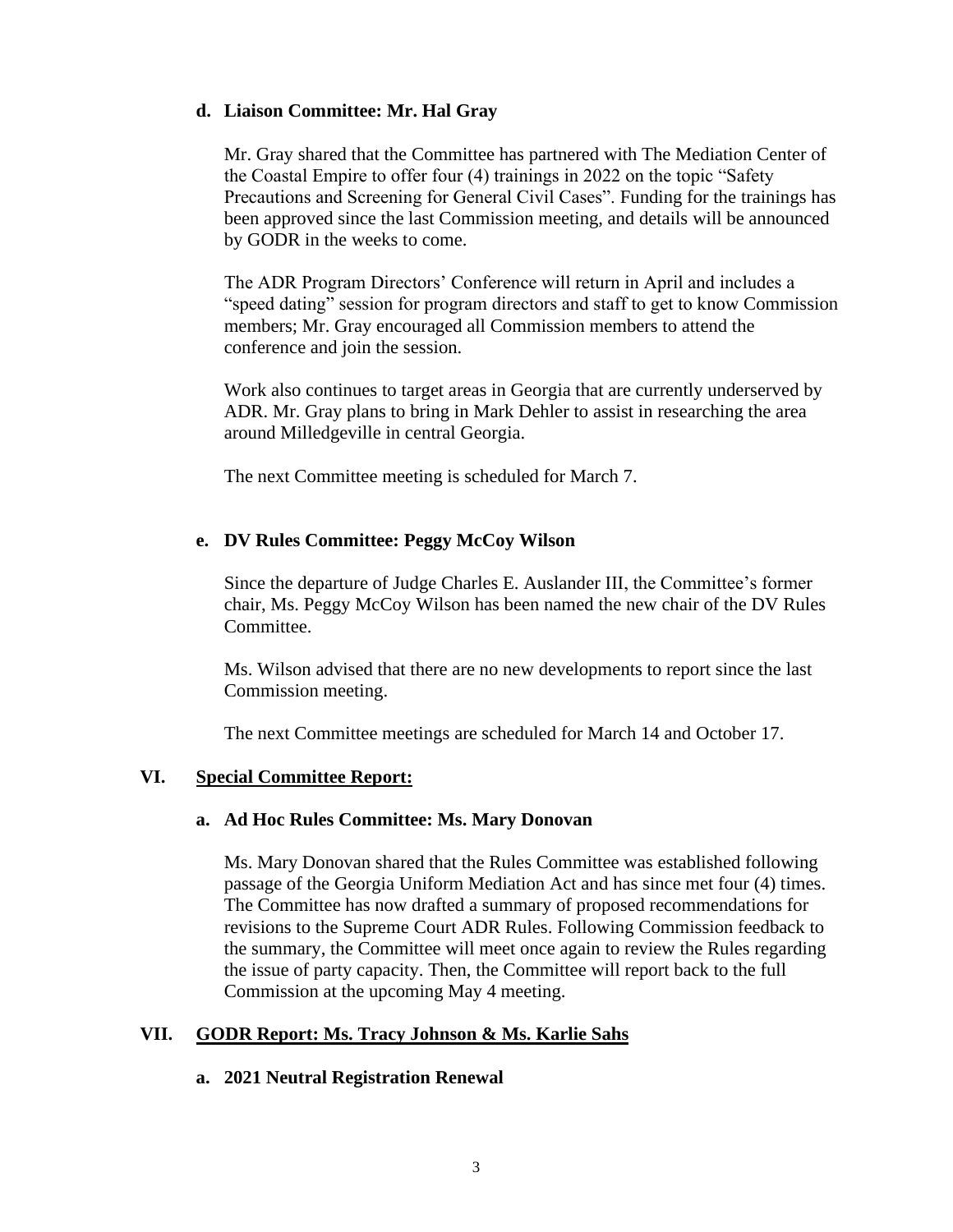The on-time 2021 Registration Renewal period ended on December 31, 2021; a total of 2,242 neutrals renewed their registration prior to the deadline. As of February 4, a total of 133 neutrals renewed their registration during the late renewal period. Effective July 1, 2021, the new late registration renewal deadline is the last day of February  $(28<sup>th</sup>$  or  $29<sup>th</sup>$ , respectively).

#### **b. 2021 ADR Institute Recap & 2022 ADR Institute Update**

The 2021 ADR Institute was held on November 19, 2021, delivered as a livestreamed virtual event. This event was the best attended in known history and included 420 total attendees, 45 of which included GCDR Members, ADR Institute Planning Committee members, and other guests.

Ms. Sahs reported that the group intends to plan an in-person/virtual hybrid event in 2022. The 2022 ADR Institute will be held on Friday, November 18, and the initial meeting of the ADR Institute Planning Committee will be scheduled prior to the next GCDR meeting.

#### **c. Strategic Projects Update**

An updated copy of the Office project list was provided with the meeting materials. Ms. Johnson and Ms. Sahs provided a brief status of each project on the list, excluding those projects that had already been mentioned.

- 1. **Neutral Registration System:** Ms. Johnson advised that a recent update from Mr. Ben Luke, JC/AOC Chief Technology Officer reported his team just completed writing an automated test suite – a major milestone. This will allow for a comprehensive review of the code to fix overdue systematic issues, making the system more stable and decrease time needed for future enhancement and modification.
- 2. **Court Outreach- Expansion and Enhancement:** Ms. Sahs reported the Fulton County Juvenile Court has made its first referral to Restorative Conferencing Atlanta – the Community Conferencing Pilot Program. RCA recently launched an official website and continues to apply for grant funding. The working group will meet next on February 10, March 17, and April 14. Ms. Sahs thanked Tim Ezell, Court Administrator, Fulton County Juvenile Court, for his direction and support. Ms. Johnson praised Ms. Sahs for her foresight of and leadership in this project.

Ms. Johnson shared that the Probate Court Mediation Working Group last met on November 8. Ms. Ellie Lanier presented to GCDR during Executive Session, outlining a summary of the Working Group's recommendations.

3. **Case Management System**: Ms. Johnson conveyed that the total number of programs who have been onboarded and are either using the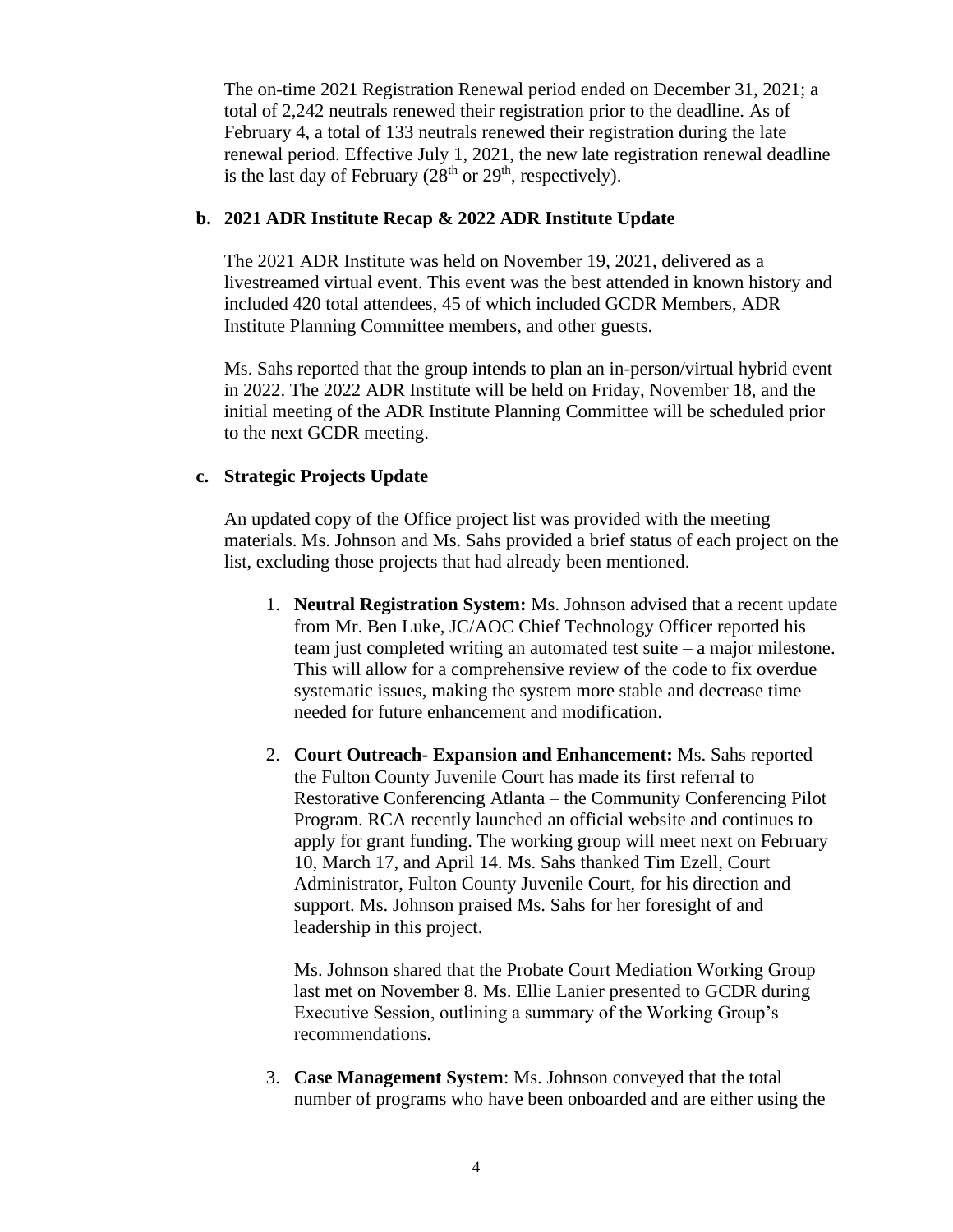program or will use the program is up to twelve (12). An additional program (Ogeechee Judicial Circuit) will complete onboarding in the weeks to come.

- 4. **Expansion of Neutral Services:** Ms. Sahs announced that there will be four (4) Child Support Guidelines and Calculator trainings for registered neutrals, co-hosted by the Georgia Child Support Commission, in 2022; two full trainings are scheduled for April 13 and September 21, and two Lunch and Learn Q&A sessions are scheduled for May 13 and October 28. Notice regarding registration will be sent to registered neutrals in the weeks to come.
- 5. **Court Program Support:** Ms. Sahs shared that the 2022 Program Directors' Conference is scheduled for April 25-27 at the Homewood Suites by Hilton Savannah Historic District. A session has been scheduled for discussing program needs. Additionally, GODR is in discussion with Ben Luke, JC/AOC, to develop a private forum for court ADR program directors in a Teams environment.
- 6. **DV Rules, UMA, and ADR Conference** were discussed earlier in the meeting. **Online Dispute Resolution (includes virtual), Public Education/Resources, Statewide Partnerships, and Annual Report:** No updates to report.

### **d. Upcoming Events**

- 1. **State Bar of Georgia Family Law Section presentation: February 25** Ms. Johnson will be presenting on the application of the DV Rules for attorneys representing parties in domestic relations cases.
- 2. **Access to Justice Committee Retreat: March 9** The retreat is in Montgomery, Alabama; Ms. Johnson will attend.
- 3. **Georgia Council of Court Administrators: March 28-30** The conference is being held at Brasstown Valley Resort; Ms. Johnson and Ms. Sahs will attend.
- 4. **Program Directors' Conference: April 25-27** The conference will be held at the Homewood Suites by Hilton Savannah Historic District. All GCDR members and Court ADR Program directors/staff are encouraged to attend. A copy of a draft program agenda was included in the materials.

#### **VIII. Chairman's Report: Judge Morris**

Judge Morris shared that an article regarding GUMA, written by Doug Yarn, Shelby Guilbert, Steve McKinney, and Ms. Johnson, was recently published in the Georgia Bar Journal; she encouraged everyone to read it.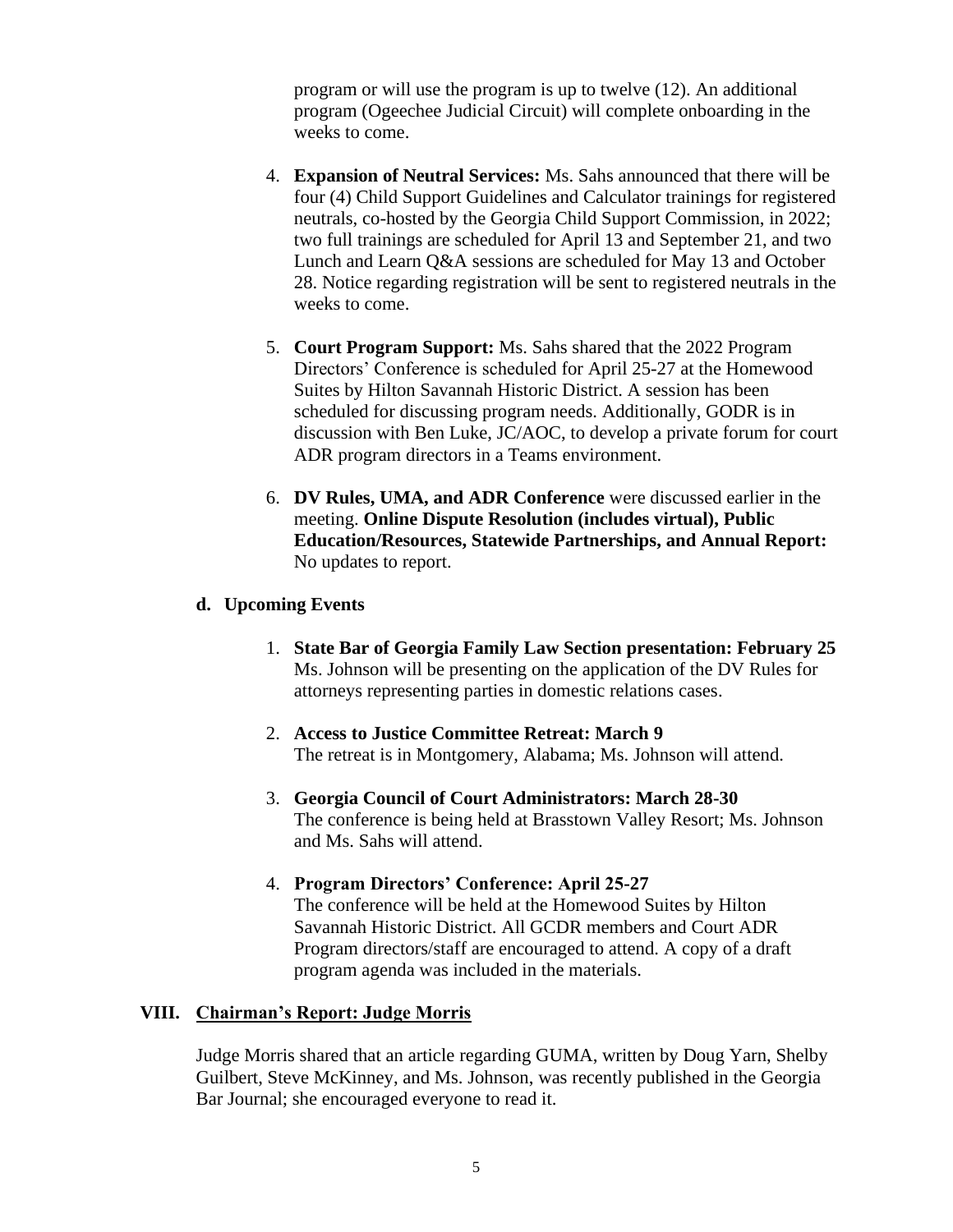Ms. Johnson shared that the Judicial Council's COVID-19 Task Force, of which she is a member, is revising the pandemic bench book. Ms. Johnson will be reaching out to GCDR members for input.

## **IX. New Business**

## **a. Action Items: Court Program Rules**

Ms. Johnson reiterated that all court ADR program rules need to be revised due to the creation of the Supreme Court ADR Rules, Appendix D: Rules for Mediation in Cases Involving Issues of Domestic Violence. All rules are first submitted to Ms. Johnson for review and feedback before presenting final rules to the Commission for approval. The revised rules for the following programs were included in the meeting materials and presented to the Commission for approval. The program representative(s) in attendance are also noted below:

| Alapaha Judicial Circuit          | No representative present         |
|-----------------------------------|-----------------------------------|
| Conasauga Judicial Circuit        | Chief Judge William Boyett &      |
|                                   | Ms. Hilda Ortiz, Program Director |
| Ogeechee Judicial Circuit         | No representative present         |
| <b>Cobb County Superior Court</b> | Ms. Rebecca Lew, Program Director |
| DeKalb County                     | No representative present         |

Mr. Hal Gray made a motion to approve all the court programs' rules as presented to the Commission, which was seconded by Ms. Melissa Heard. All remaining Commission members present voted to approve.

There are four (4) programs remaining which need to submit rules for approval; two (2) of these programs have recently sent their rules and are under review by Ms. Johnson.

## **X. Old Business**

There was no Old Business to report.

## **XI. Recognition of outgoing member Ms. Sandy Bair, Esq.**

Emily S. (Sandy) Bair, Esq. has served on the Commission since 2010. Judge Morris thanks Ms. Bair for her dedicated service to the Commission, as well as the Committees on Ethics and Training and Credentials.

## **XII. Upcoming Commission Dates for 2022: May 4, August 17, and November 2**

The next meeting is scheduled for May 4, 2022, at 2:00 p.m. in Room #1 of the State Bar of Georgia.

#### **XIII. Adjournment**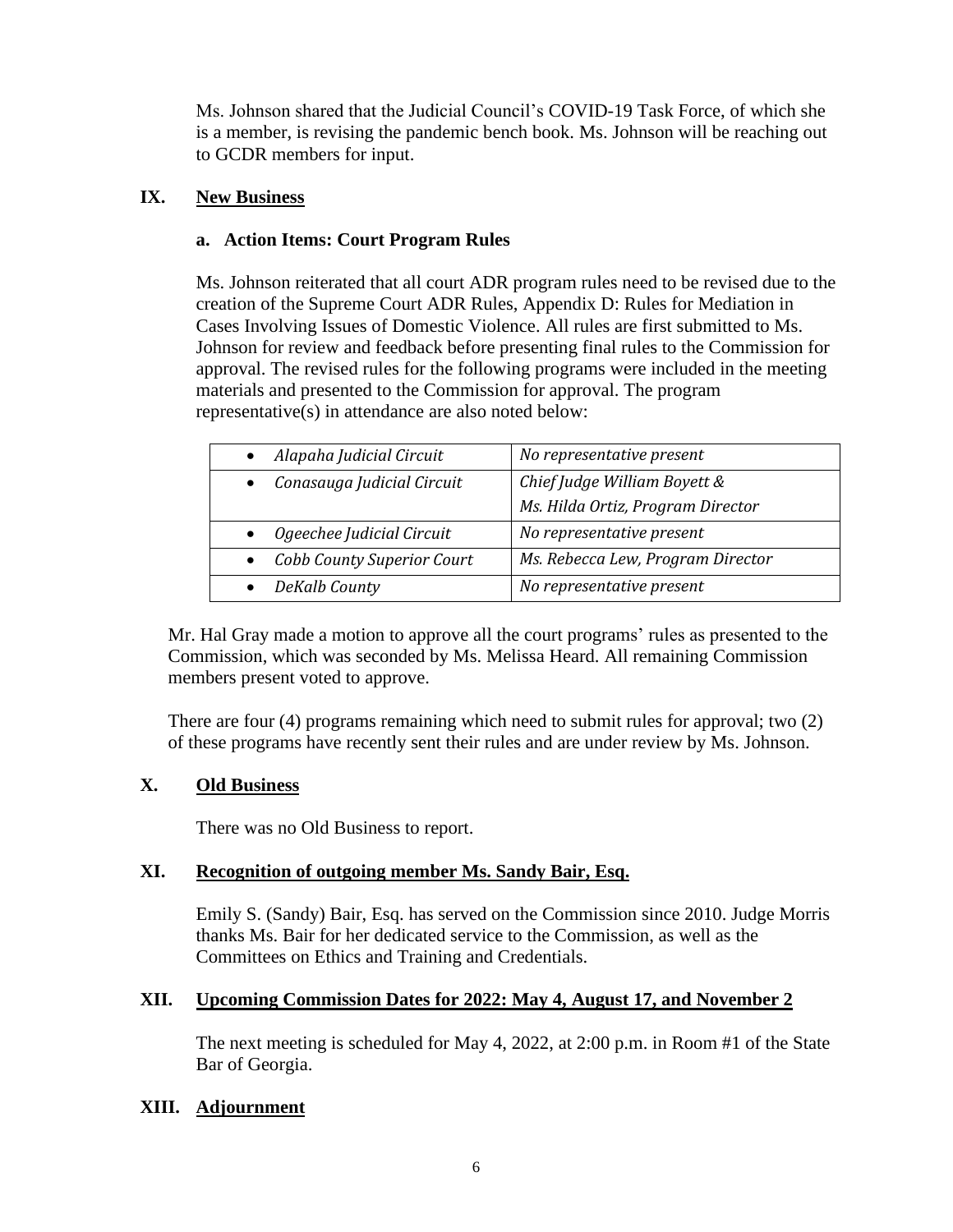The meeting concluded at approximately 2:43 p.m.

[Minutes prepared by Karlie A. Sahs and Tracy B. Johnson]

[Minutes approved via email March 16, 2022]